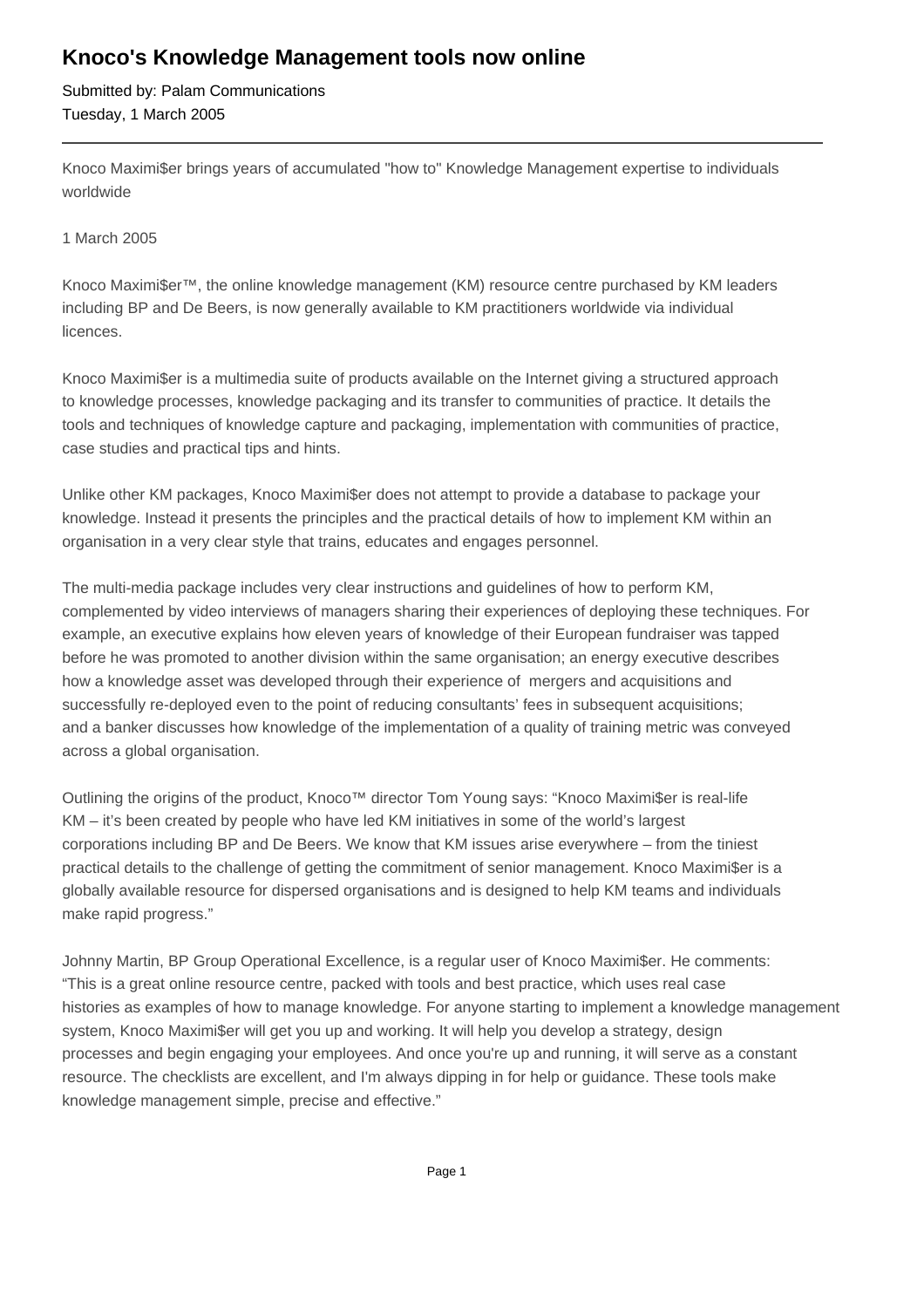Knoco director Nick Milton notes: "The value of Knoco Maximi\$er has been proven in many contexts. It's been used to create practical and cost-effective plans to transfer knowledge from one location to another, to help enterprises enter new markets, to capture knowledge from personnel about to be promoted, to move jobs or retire. It has also been used to help smooth transitions when companies mergers or make acquisitions."

Knoco Maximi\$er requires only Internet access with Internet Explorer 5.0 and later and can therefore be used almost anywhere in the world. Its use of video, audio and text bring to life the essential components of good KM.

Knoco Maximi\$er costs just £99 (ex VAT) per module per year or £199 for all three modules. It is constantly and automatically updated, so users can be assured that they are abreast of the latest in KM deployment.

See www.knoco.co.uk for more details.

About Knoco

Knoco's business is knowledge management. For many organisations, the most valuable but least well managed asset is the collective operating knowledge of their personnel. Knoco enables clients to harness this asset by formulating and then implementing knowledge management strategies to improve productivity and overall business performance.

Knoco's approach to knowledge management is also flexible: it works for comprehensive boardroom-to-front line strategies, for small teams working on discrete activities, and for large multi-company construction and development projects.

Knoco was established in 1999. Its three founders -- Nick Milton, Tom Young and Walt Palen -- were all previously key members of BP's pioneering Knowledge Management team, which delivered nearly \$240m in business value in 1998 alone. Today, BP remains an important client, but Knoco's expertise is also benefiting the telecommunications, energy, retail, mining and services industries.

## Media Enquiries

Stephen Fleming at Palam Communications Tel +44 (0)1635 299116 Email sfleming@palam.co.uk or Peter Coombes Tel +44 (0)208 960 5351 Email pcoombes@palam.co.uk